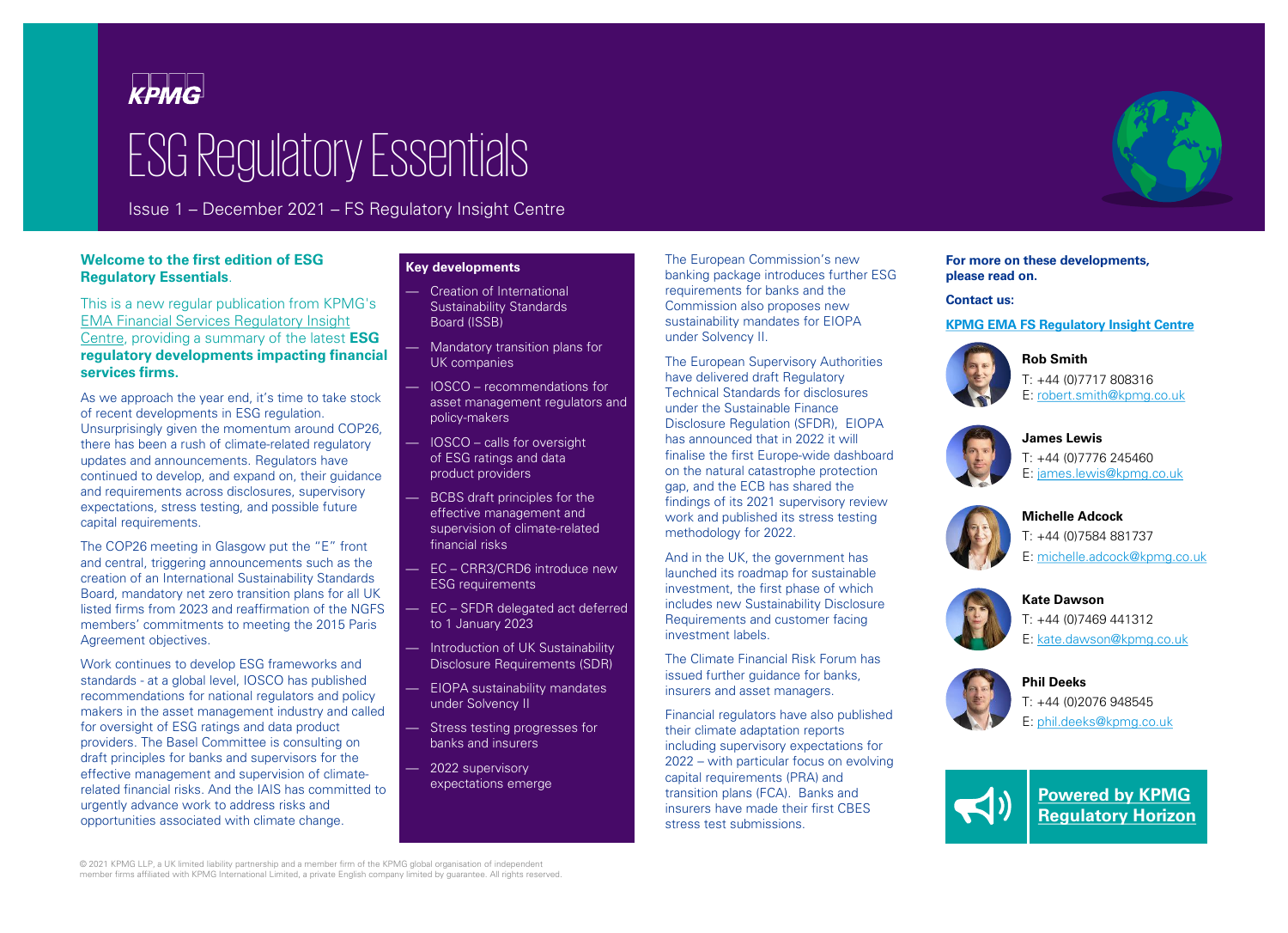## **COP 26**

**The United Nation's Climate Summit, COP 26 (the 26th Climate Change Conference of the Partners), from 31 October to** 

**12 November,** aimed to solidify the plans set out in the 2015 Paris Agreement by:

- 1) Securing the reduction of global carbon emissions to net zero by 2050
- 2) Adapting and protecting communities and ecosystems
- 3) Mobilizing the public and private climate finance required to secure net zero

For a summary of the implications for businesses, achievements and shortcomings of COP26, see KPMG Impact's [paper.](https://home.kpmg/xx/en/home/insights/2020/06/kpmg-impact/cop26-reflections-implications-for-business.html)

Several regulators and financial services industry bodies used the platform and attentior afforded by the summit to make significant announcements relating to climate risk.

#### **The IFRS Foundation [announced](https://www.ifrs.org/news-and-events/news/2021/11/ifrs-foundation-announces-issb-consolidation-with-cdsb-vrf-publication-of-prototypes/) the formation of a new International Sustainability Standards Board (ISSB)** to

develop a "comprehensive global baseline of high-quality sustainability disclosure standards' for financial markets. The standards will aim to combat accusations of greenwashing, fill remaining data gaps and enable investors and other stakeholders to compare sustainability performance and related risks in a more meaningful way. They will be voluntary but are expected to be adopted by companies in Q3 or Q4 2022.

Prototype requirements, for climate and general sustainability disclosures have already been provided to the ISSB for consideration.

The IFRS Foundation will complete the consolidation of the Climate Disclosure Standards Board (CDSB), an initiative of the Climate Disclosure Project (CDP), and the Value Reporting Foundation (VRF), which houses the Integrated Reporting Framework and SASB Standards, by June 2022.

This is designed to ensure that the new ISSB Board builds on these existing disclosure frameworks to ease the process for corporates.

# The **Network for Greening the Financial System (NGFS) [published](https://www.ngfs.net/sites/default/files/ngfsglasgowdeclaration.pdf) its Glasgow**

**Declaration.** This reiterates the readiness of central banks and supervisors to contribute to meeting the objectives of the 2015 Paris Agreement through enhanced efforts such as further development of climate scenarios, intensifying work to bridge data gaps, supplementary guides on TCFD-aligned reporting for central banks, facilitating improvement and consistency in supervisory practices and exploring emerging climaterelated risks to financial systems.

**A further key announcement impacting financial firms was the requirement for all listed companies in the UK to develop transition net-zero transition plans by 2023** This will increase transparency and make clea which companies have credible plans and which do not. The requirement is likely to be replicated in other countries.

# **UK updates**

**As part of its [proposals](https://assets.publishing.service.gov.uk/government/uploads/system/uploads/attachment_data/file/1032075/FRF_Review_Consultation_2021_-_Final_.pdf) for how UK regulation will be made in the future, the UK Treasury plans to amend the existing regulatory principle for sustainable growth to reference climate change and a net zero economy** for the Prudential Regulation Authority (PRA) and Financial Conduct Authority (FCA). This is intended to increase the accountability of regulators to government, parliament and stakeholders.

## **The UK's Climate Financial Risk Forum (CFRF) [published](https://www.fca.org.uk/transparency/climate-financial-risk-forum) a second round of**

**guidance** to support financial services firms as they develop their approaches to addressing climate-related risks and opportunities.

The CFRF, established in March 2019 by the PRA and the FCA, includes representatives from banks, insurers and asset managers, and aims to share **best practice and analysis "by industry, for industry"**.

The first round of [guidance](https://www.fca.org.uk/transparency/climate-financial-risk-forum) was published in June 2020. The Session 2 guides are based on outputs of the CFRF's Working Groups and expand further the thinking around risk management, scenario analysis, disclosure, innovation and climate date and metrics. They also provide case studies, implementation guides and commentaries. For more details see our [article.](https://home.kpmg/xx/en/home/insights/2021/11/uk-climate-financial-risk-forum-publishes-session-2-guides.html)

## **The UK's financial regulators have [responded](https://www.bankofengland.co.uk/news/2021/october/joint-statement-on-the-publication-of-climate-change-adaptation-reports) to the Government's request for Climate Change Adaptation reports.** The

reports focus on the current and future predicted impact of climate change in relation to the regulators' functions, their proposals and policies for adapting to climate change, and an . assessment of progress against previous commitments and targets.

## **In Focus - Climate Adaptation Reports**

**The FCA [report](https://www.fca.org.uk/publication/corporate/fca-climate-change-adaptation-report.pdf) identifies a "broader risk of financial loss for consumers where firms do not sufficiently consider climate risk",** whether through the physical effects of climate change on asset values or through loss of money or access to products where firms fail to adapt to the evolving policy environment. It considers how firms plan to transition to net zero and the role of capital mobilisation in financing climate change adaptation and climate change mitigation.

**Projects considering net zero will form a significant part of the FCA's sustainable finance programme** going forward, through work with HM Treasury to support firms with their transition plans, continuing focus on net zero investor stewardship and research on capital mobilisation. Work to develop solutions to ESG data and disclosure issues

will begin in Q1 2022. Firms are encouraged to ensure that their net zero commitments are **appropriate, achievable and accountable**.

The **PRA [report](https://www.bankofengland.co.uk/-/media/boe/files/prudential-regulation/publication/2021/october/climate-change-adaptation-report-2021.pdf?la=en&hash=FF4A0C618471462E10BC704D4AA58727EC8F8720)** notes a significant change in the way firms' leaderships recognise the risks associated with, and firms' responsibilities to, mitigating climate change, but finds that further progress is required, particularly in risk management and scenario analysis functions.

**In 2022, all elements of the supervisory review cycle will include consideration of climate-related risks.** The PRA will exercise its expanded range of supervisory powers where firms are not deemed to have made sufficient progress, including risk management- and governance-related capital scalars, capital add-ons or s166 'Skilled Person' reviews. Firms will be assessed against the requirements of SS3/19, and larger firms' processes for compiling ICAAP or ORSA regulatory returns will be reviewed.

Existing **ICAAP and ORSA frameworks are only partially adequate in capturing the effects of climate risk for regulatory capital purposes** and the PRA sets out possible solutions including further add-ons for firms with significant weaknesses. amendments to frameworks or calculations and a system-wide capital buffer.

**In 2022,** the PRA will determine whether **capital changes** are best enforced through modifications to internationally-driven or domestic Pillar 2 requirements and will determine what changes are required to insurers' Solvency Capital Requirement (SCR) calculations.

Firms should also expect an update on future climate scenario exercises, a possible consultation on regulatory returns and a review of SS3/19 disclosures.

© 2021 KPMG LLP, a UK limited liability partnership and a member firm of the KPMG global organisation of independent<br>member firms affiliated with KPMG International Limited, a private English company limited by guarantee.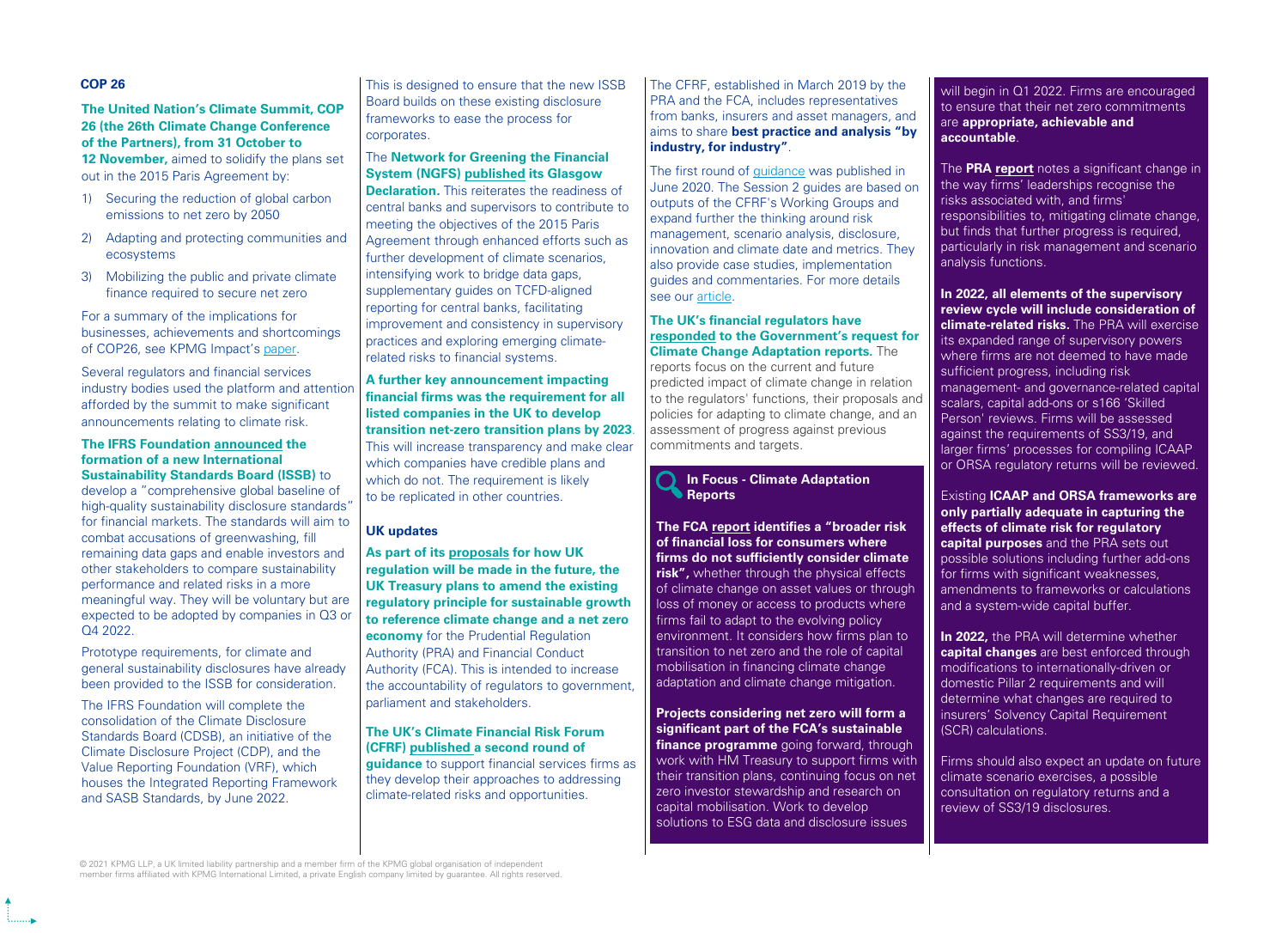## **Banks**

**The Basel Committee for Banking Supervision (BCBS) is [consulting](https://www.bis.org/bcbs/publ/d530.pdf) until February 2022 on new principles for the effective management and supervision of climate-related financial risks.** There are 18 high-level principles, 12 for banks and 6 for prudential supervisors across corporate governance, internal controls, capital and liquidity adequacy, risk management, and monitoring and reporting.

The principles have been designed to accommodate a diverse range of banking systems and are **intended to be applied on a proportionate basis** depending on the size. complexity and risk profile of the bank or banking sector for which an authority is responsible. They are high-level and it is therefore expected that they can be implemented while also meeting local and/or regional supervisory expectations.

BCBS will monitor implementation of the principles across member jurisdictions to promote a common understanding of expectations, support the development of harmonised practices and facilitate adoption as soon as possible.

## **There are new ESG requirements under the 2021 EU banking [package](https://ec.europa.eu/info/publications/211027-banking-package_en):**

CRD6 proposes **a horizon of at least 10 years for** business strategy, planning and scenario analyses, in line with the EBA's June 2021 recommendation. A new minimum frequency is included, with plans to be reviewed at least every 2 years. Banks will be expected to **identify, measure, manage and report on ESG risks and develop quantifiable targets**  to monitor them**.** The EBA is tasked with developing specific quidelines.

CRD6 also introduces incentives for banks to align their strategies with the objectives of initiatives such as the EU Green Deal and EU Sustainable Finance Strategy, with **powers for supervisors** to intervene in case of misalignment. The EBA will develop further guidelines on the content of business plans.

CRR3 introduces a **harmonised definition of ESG risks**, again consistent with the EBA's June 2021 definition. Environmental risks include factors explicitly related to the six objectives of the EU Taxonomy. ICLAAPs are to consider ESG risks for short, medium and long-term (greater than 10 years) horizons.

# The EBA will develop **specific guidelines on climate related stress testing**, update

standards on supervisory reporting to include exposures to ESG risks and extend application of Pillar 3 disclosures to a significantly larger set of banks.

The delivery date for the **EBA's report on the classification and prudential treatment of assets** from a sustainability perspective has been brought forward from 28 June 2025 to 28 June 2023. ESG risks will also be integrated in the Supervisory Review and Evaluation Process (SREP).

## **The European Central Bank (ECB) has [published](https://www.bankingsupervision.europa.eu/ecb/pub/pdf/ssm.climateriskstresstest2021~a4de107198.en.pdf) its climate stress test**

**methodology** ahead of the 2022 exercise. Results are expected to be published in July 2022 and will inform the SREP through a qualitative approach. The main goal of the exercises is to **assess European banks' climate risk stress test capabilities - and their vulnerabilities to transition and physical risks** - under certain assumptions and a range of climate scenarios.

In December 2021, the ECB will host a workshop with in-scope banks. Final versions of the methodology and data templates, together with the scenarios, will be published shortly before the exercise begins. For more details on the challenges for banks, see the KPMG ECB Office's article here.

## **The ECB has also published a [report](https://www.bankingsupervision.europa.eu/ecb/pub/pdf/ssm.202111guideonclimate-relatedandenvironmentalrisks~4b25454055.en.pdf) on the state of climate and environmental risk management in the banking sector.**

Of the 112 significant institutions asked to selfassess against the ECB's 13 supervisory expectations for climate and environmental (C&E) risk management, the ECB found that none were close to fully aligning practices with supervisory expectations and that **most are still in the early stages of development**:

- Most expect C&E risks to have a material impact on their risk profile in the coming three to five years and roughly half expect a material impact in the short-to-medium term. Credit, operational and business model risks are seen as being most sensitive to C&E risk drivers.
	- Management bodies are increasingly taking formal responsibility for C&E risk, but most banks have not developed the relevant risk reports
	- Few banks have made any effort to take stock of the type of data they would need in order to identify and report internally on C&E risks
- More than half of banks have described C&E risks in their risk inventory, but less than one-fifth have included dedicated C&E key risk indicators in their risk appetite statement
- Some have started to consider how to align their financing with the Paris Agreement while avoiding an excessive build-up of transition risks
- Most institutions have a blind spot for physical risks and other environmental risk drivers, such as biodiversity loss and pollution
- Almost all banks have developed implementation plans to improve their practices, but the quality of the plans varies considerably.

Some good practices were identified, but in most cases progress remains slow. The **ECB expects all institutions to take decisive action to address the shortcomings** set out in a dedicated supervisory feedback letter. For some banks, a qualitative requirement may be communicated as part of the 2021 SREP.

# **Capital markets**

**ESMA has put out a preliminary [report](https://www.esma.europa.eu/press-news/esma-news/esma-publishes-its-preliminary-report-eu-carbon-market) on the EU carbon market.** This presents an **overview of the financial regulatory environment for the carbon market**  under [MAR](https://eur-lex.europa.eu/legal-content/EN/TXT/?uri=celex%3A32014R0596), [MiFID II](https://eur-lex.europa.eu/legal-content/EN/TXT/?uri=celex%3A32014L0065) and [EMIR](https://eur-lex.europa.eu/legal-content/EN/TXT/?uri=CELEX%3A32012R0648) and the tools available to securities supervisors to fulfil their responsibilities. It also provides an analysis (based on commercial data) of price evolution and volatility in European Emission Allowances (EUAs) and derivatives on EUAs. EMA will carry out further in-depth analysis before presenting its final report to the EU Commission in 2022. The EU will then assess whether targeted actions are needed in the EU carbon market.

**IOSCO has called for oversight of ESG Ratings and Data product providers and published a set of recommendations**  (following its July consultation). The aim is to **increase trust in ESG ratings and data** going forward. There are 10 recommendations in all across: possible regulatory and supervisory approaches, internal processes for ratings and data providers, use of ratings and data products and the interactions of ESG ratings and data product providers with entities subject to assessment such providers

Given that this part of the market does not currently fall within the typical remit of securities regulators, IOSCO has sought to strengthen its knowledge by undertaking a fact-finding exercise with ESG ratings and data products providers, users of ESG ratings and data products, and the companies that are the subject of these ESG ratings or data products.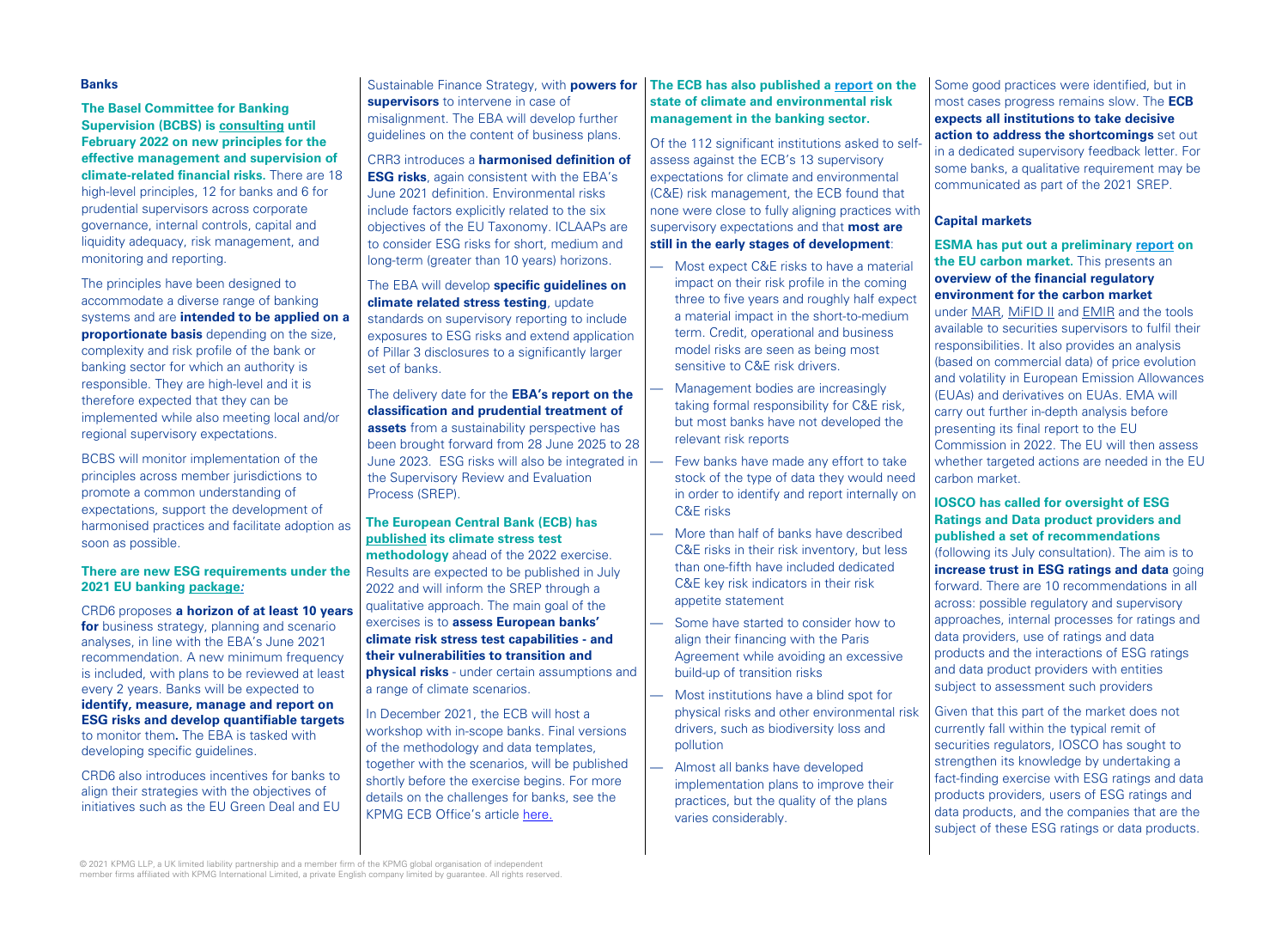## **Asset Owners & Asset Managers**

**The UK Government has set out its "[Roadmap to Sustainable Investing](https://assets.publishing.service.gov.uk/government/uploads/system/uploads/attachment_data/file/1031805/CCS0821102722-006_Green_Finance_Paper_2021_v6_Web_Accessible.pdf)", the first phase of which requires development of an integrated UK framework for disclosures, the new Sustainability Disclosure Requirements (SDR), and customer-facing investment labels.**

## SDR will **expand on the UK's TCFD implementation** and will cover corporate, asset manager, asset owner and investment product disclosures. Asset managers, asset owners and investment products will be required to substantiate ESG claims in a way that is **comparable between products and accessible to clients and consumers**. They will also need to disclose whether and how they take ESG-related matters into account in governance arrangements, investment policies and investment strategies.

The framework will use consistent approaches and metrics across the economy, aligned to international standards where possible to support international compatibility. SDR will **integrate the global standards to be developed by the ISSB** in 2022, which themselves will build on the four pillars of the TCFD recommendations. Under SDR, firms wil also be **expected to disclose against the UK Green Taxonomy**. For more on these initiatives, see our article here.

## The **FCA has issued a [discussion paper o](https://www.fca.org.uk/publication/discussion/dp21-4.pdf)n the SDR and customer-facing investment**

**labels.** SDR will be of particular relevance and challenge to firms also subject to the EU's SFDR. The FCA recognises this and is therefore asking for views on the extent to which UK policy can remain as consistent as possible with SFDR, while reflecting the needs of the UK market. The feedback window closes on 7 January 2022 with further consultation expected in Q2 2022 before final policy is agreed.

**SFDR - the European Commission has informed the Parliament and Council that the additional SFDR RTS**, as required by the amendments to SFDR under the Taxonomy Regulation and as presented by the European Supervisory Authorities (ESAs) in October 2021, are too long and technical to be adopted within the usual three-month period. Also, they are to be bundled together with the first set of SFDR RTS proposed by the ESAs. The **application of this single delegated act will therefore be deferred by six months to 1 January 2023**.

Company-level disclosures on principal adverse impacts will be required from June 2023, but the first reference period will be the calendar year 2022. Therefore, firms need to collect PAI data from January 2022.

## **Asset Managers**

**In November, IOSCO published [recommendations o](https://www.iosco.org/library/pubdocs/pdf/IOSCOPD688.pdf)n sustainability-related practices, policies, procedures and disclosures for national regulators and policy makers in the asset management industry.** The recommendations are in five parts and cover: setting of regulatory expectations around practices, policies and l procedures, clarification and guidance to include product-level disclosures; supervisory and enforcement tools; encouraging common terms and definitions; and educating financiers and investments. IOSCO notes that setting regulatory and supervisory expectations will help address the need for consistent, comparable, and decision-useful information, allow investors to understand the impact of their investments and reduce the risk of greenwashing.

Securities regulators and policymakers should **use the recommendations to identify areas for consideration within their domestic mandates and regulatory frameworks**.

## **In Focus - IOSCO recommendations**

(1) Securities regulators and policymakers should set regulatory and supervisory expectations for asset managers in respect of:

- Material sustainability-related risks for all products.
- The development and implementation of practices, policies and procedures relating to material sustainability-related risks and opportunities
- The disclosure of these practices, policies and procedures, as well as the nature of material risks and opportunities

(2) Securities regulators and policymakers should clarify and expand on existing regulatory requirements/ guidance or create new regulatory requirements or guidance, to improve product-level disclosures which help investors to understand:

— Sustainability-related products

(3) Securities regulators and policymakers should have supervisory tools to monitor and assess whether asset managers and sustainability-related products comply with regulatory requirements. Enforcement tools should be in place to address any breaches of requirements.

(4) Securities regulators and policymakers should encourage industry participants to develop common sustainable finance-related terms and definitions, including relating to ESG approaches, to ensure consistency throughout the global asset management industry.

(5) Securities regulators and/or policymakers should educate financiers and investors as to sustainability issues or enhance existing educational initiatives.

## **Insurers**

**The IAIS issued a [statement](https://www.iaisweb.org/news/iais-issues-statement-in-advance-of-cop26) ahead of COP 26 confirming that it will urgently advance work to address risks and opportunities associated with climate change**. It will seek to assist both supervisors and firms, and to ensure a consistent approach.

**Under its Solvency II proposals, the European Commission proposes to [give](https://ec.europa.eu/info/publications/210922-solvency-2-communication_en) EIOPA a mandate** to consider whether a **dedicated prudential treatment of exposures** to assets and activities associated with environmental and/or social objectives would be justified, and to submit a report the Commission on its findings by end-June 2023.

## EIOPA is also required to **review the scope and calibration of standard formula**

**parameters** with respect to natural catastrophe at least every three years, taking into account the latest available evidence on climate science.

**EIOPA has [welcomed](https://www.eiopa.europa.eu/media/news/eiopa-welcomes-solvency-ii-proposals-european-commission-sustainability_en) the European Commission's proposals** - it believes they will, more generally, contribute positively to a transition into a more sustainable economy and

that insurers, in their role as investors and risk managers, can facilitate it.

**In addition, EIOPA has [announced](https://www.eiopa.europa.eu/document-library/feedback-request/pilot-dashboard-insurance-protection-gap-natural-catastrophes_en) that in 2022** it will finalise the **first Europe-wide dashboard** on the natural catastrophe insurance protection gap. The dashboard will raise the awareness on the role of insurance against climate related perils and inform policy measures and private sector initiatives to secure the future availability and affordability of insurance coverage.

For more on regulating for climate change in insurance see our latest [article](https://home.kpmg/xx/en/home/insights/2021/11/regulating-for-climate-change-in-insurance.html).

For further information, see our [article.](https://home.kpmg/xx/en/home/insights/2021/11/a-new-sustainability-regime-for-the-uk.html)